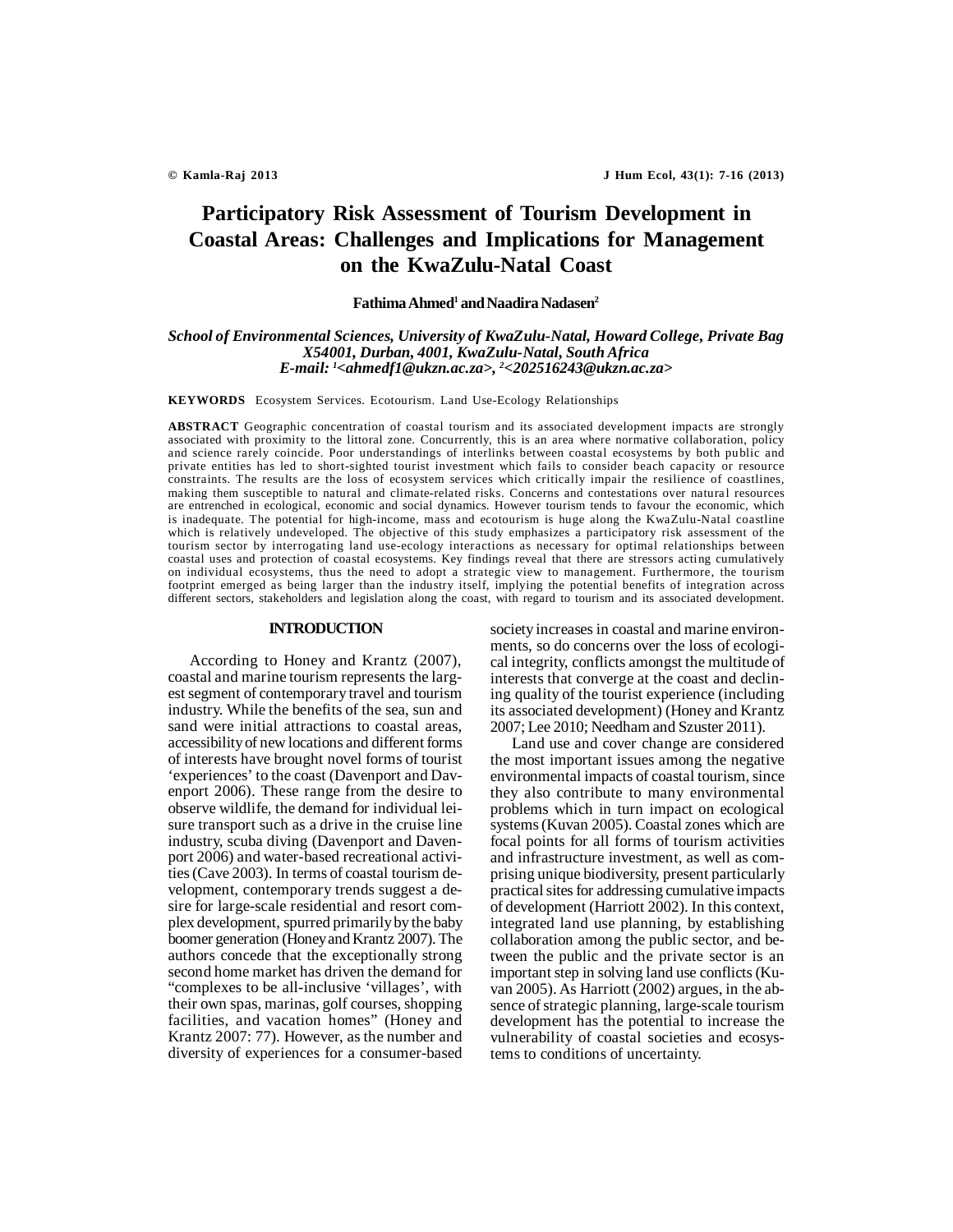# Accordingly, this paper summarizes the tourism potentials, trends and emerging negative

impacts along the KwaZulu-Natal coastline under study. The paper then interrogates the literature on the key features of coastal tourism such as its geographical concentration occurring within the littoral zone of coastal areas. It emphasises that tourist development in this zone fails to adequately consider beach capacities and resource constraints. The fundamental criticism against this short-sightedness stems from the reductionist approach to coastal development and planning. The paper argues for the social science approach to understanding tourism in contemporary society, drawing on the necessity for adopting a 'systems approach' which recognises the complexity of coastal zones and advocates a strategic framework for tourism planning. The next section deals with risk assessments as a viable tool for coastal tourism management, underscoring the essential role of participation. It discusses the practicality of participatory risk assessments to enhance adaptive capacity and utilise conflicts to provide a strategic conceptualisation of the systems within which tourism operates.

The KwaZulu-Natal north coast of South Africa is perceived as an up-market tourist destination. In assessing the tourist potential and trends in KwaZulu-Natal, Seymour et al. (2009: 19) state that "the north coast consists of about 50 to 70 kilometers of superb beaches and coastline, which has already been identified as probably having the best prospects for attracting higher income domestic and international tourism, given careful environmental management". Ecotourism has been identified as the main form of tourism linked to the north coast. The International Ecotourism Society (1990 cited in Honey and Krantz 2007: 30) defines ecotourism as "responsible travel to natural areas that conserves the environment and improves the welfare of local people". By 2000, new terms such as "green," or "low-impact" and "pro-poor tourism" added further dimensions to the concept of ecotourism (Honey and Krantz 2007). All of these terms have implications for the study area. The White paper on the Development and Promotion of Tourism of 1996, for example, highlights tourism as the key 'engine of growth' with the potential to stimulate the economy, promote development and address the imbalances created by apartheid space-economy through job creation and skills development (Spenceley 2003).

Conversely, potential areas of conflict are emerging: large-scale land transformation is compromising ecosystem goods and services, the premature sanctioning of development projects without considering their ecological footprints and the increasing privatisation of the coastline through eco-estates and golfing estates. In terms of the latter, some properties extend down to the beach, therefore excluding large sectors of the population (including tourists) from accessing the coast. This growing trend is placing pressure on "municipal infrastructure at public beaches, altering access to coastal resources and 'skewing' recreational carrying capacities" (KwaDukuza Coastal Management 2008: 8), presenting significant challenges for the management and planning for tourism in the area.

# **The Geographical Concentration of Coastal Tourism**

The coastal zone is not a homogeneous, easily demarcated area and often includes a variety of terrestrial and marine systems which impact and respond differently to stress caused by tourism activities (Island Resources Foundation 1996). Several authors concur that the geographic concentration of coastal tourism and its associated development impacts are strongly associated with proximity to the littoral zone (near and offshore coastal waters, fringing reefs, beach, rocky shores, and backshore zones such as estuaries and dunes) (Phillips and Jones 2006; Sárda et al. 2005). This concentration of development in the littoral zone has both direct and indirect impacts which are reflected in both tourism development and leisure pursuits. According to Cooper (2007), the absence of sufficient planning, policies and regulation has resulted in tourist development occurring in an *ad hoc* fashion failing to take cognizance of beach capacity or resource constraints emerging from its ecological footprint. Gossling (2002) maintains that the tourism ecological footprint is often significantly greater than the direct built area, and cumulative, indirect and synergistic impacts are often not considered.

In terms of beach capacity, Phillips and Jones (2006), assert that current predictions of climate change and sea level rise (SLR) coupled with impacts from tourist development have brought coastlines worldwide under considerable risk of erosion. In addition, human-induced erosion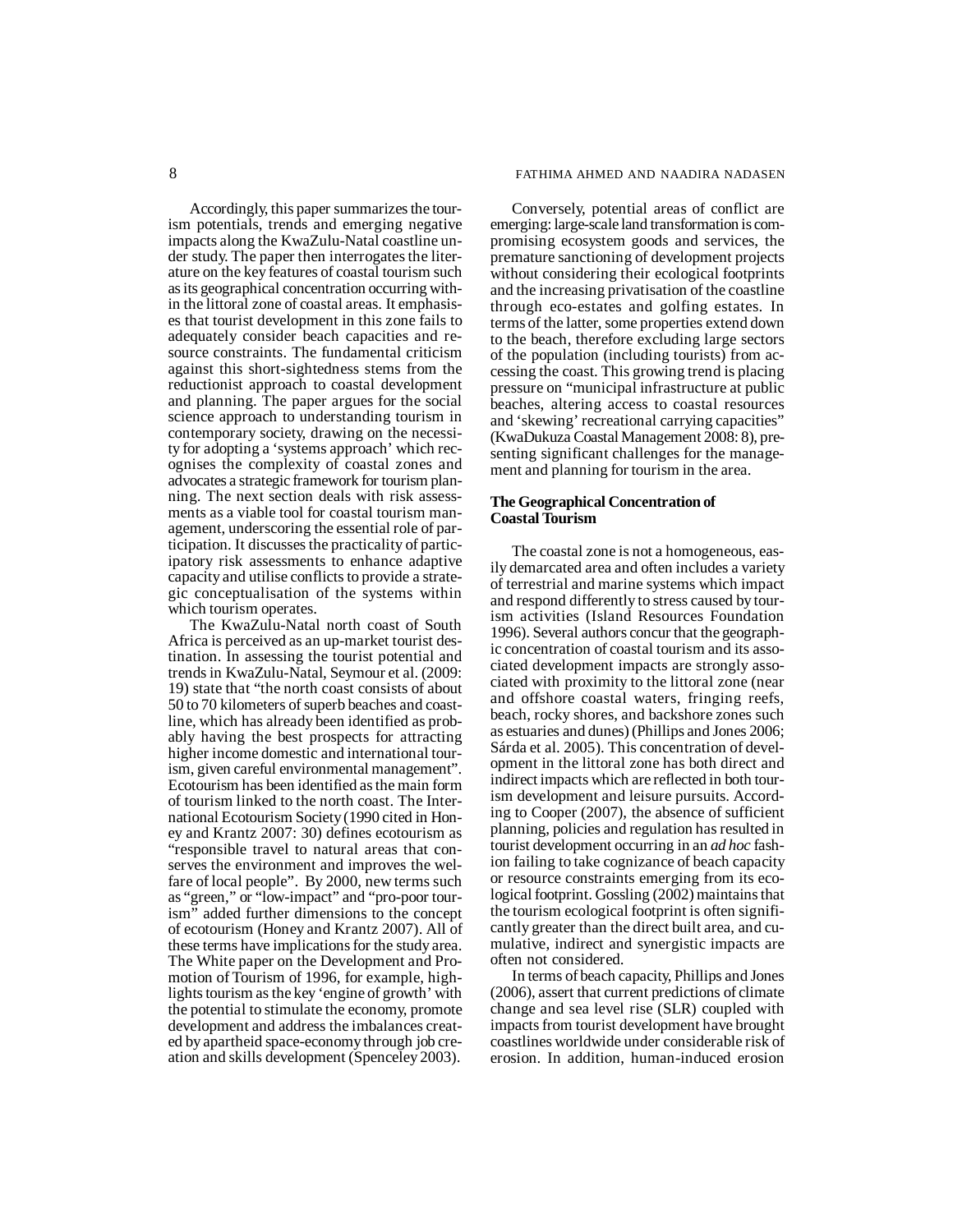processes are threatening environmental stability and the future economic value of coastal areas (Yepes and Medina 2005). The authors cite the example of high erosion rates along the Mediterranean coastline as being a product of urban planning which favours the construction of buildings in the littoral active zone (Yepes and Medina 2005). On the KwaZulu-Natal coastline, several types of coastal risks have been identified, such as the possible impacts from the predicted SLR of 2.7 mm+/-0.05 mm per year (Mather 2007 cited in KwaDukuza Coastal Management 2008). In addition, Smith et al. (2007 cited in KwaDukuza Coastal Management 2008) have identified a return basis of 10 -12 years for storm events resulting in extensive removal of beach sands and coastal retreat. The risk to society, in the form of damage to lives and infrastructure and the health and financial implications of damage to coastal infrastructure are other important issues that are linked to predicted SLR. Particular issues of concern relate to the negative impact of such SLR on sewerage networks and portions of the coastline that lie below sea level (KwaDukuza Coastal Management 2008). Furthermore, damage to infrastructure could have serious implications for water quality, marine biodiversity and could impact negatively on tourism potential in the area.

Davenport and Davenport (2006) argue that many ecological problems associated with tourism are compounded by undue numbers of tourists (generating demand) and perceptions of 'rights' to open access which generally characterise coastal areas.The results are serious and/ or irreversible ecological damage, to which the response has been "to widen the area affected (to enter more pristine neighbouring habitats), or simply to transfer activities to 'more attractive' areas elsewhere" (Davenport and Davenport 2006: 290). The key threat to biodiversity posed by tourism is land cover transformation and degradation resulting from tourism development, particularly the clearing of littoral forest and mangroves and filling in wetlands for tourism development (Honey and Krantz 2007). In terms of resource constraints, fresh water availability, sewage capacity and ecological capacity have been highlighted as critical areas of concern in literature (Holden 2009; Honey and Krantz 2007; Gossling 2002).

Tourism theory recognises the key importance of environmental quality for ensuring the competitiveness of tourist destinations (Goeldner and Ritchie 2006). Gossling and Hall (2006: 163) state that tourism "is largely dependent upon climatic and natural resources". Conversely, Franklin (2003: 47) claims that "one of the principal accusations in recent years has been that tourism has become an environmental hazard". Despite tangible evidence chronicling negative environmental impacts worldwide, Lynas (2003 cited in Holden 2009) laments that there are, at best, slight improvements in tourism-environment relationships. Several authors attribute this to the widely practiced reductionist approach to sustainable tourism, and maintain that as a result, there are few synergies between environmental policy and the practice of the tourism sector (McDonald 2009; Saarinen 2006). Mc-Donald (2009: 455) further underscores the poor understanding of tourism:

*As a stakeholder within a complex system of stakeholders... as a result, interpretations of sustainable tourism development are highly focused and sector-specific, thereby limiting understanding of the complex inter-relationships between tourism components and other components within a system*

In addition, Trousdale (2001) highlights the growing breach between accruing tourism research and its practical application, particularly with reference to the relationship between tourism and its impacts on natural and human environments. Several authors underscore the importance of multiple stressors on coastal environments, ranging from climatic to poverty, population growth, resource depletion, growing demand for waterfront properties and tourist development (Scott et al. 2008). The KwaZulu-Natal coastline is a case in point. Strategic planning and management for tourism thus becomes critically important in coastal zones where a range of climate change and socio-economic land use drivers increase the risks to settlement and activities at the coast (Evans et al. 2004).

#### **Social Science Approach to Understanding Tourism in Contemporary Society**

As global concern heightens over risks in the society-environment nexus, an increasing number of disciplines find themselves drawn into the commentary (Burns 2008: 75). Within this, commentary, Pernecky (2010: 1), states that "the shores of Tourism Studies are starting to turn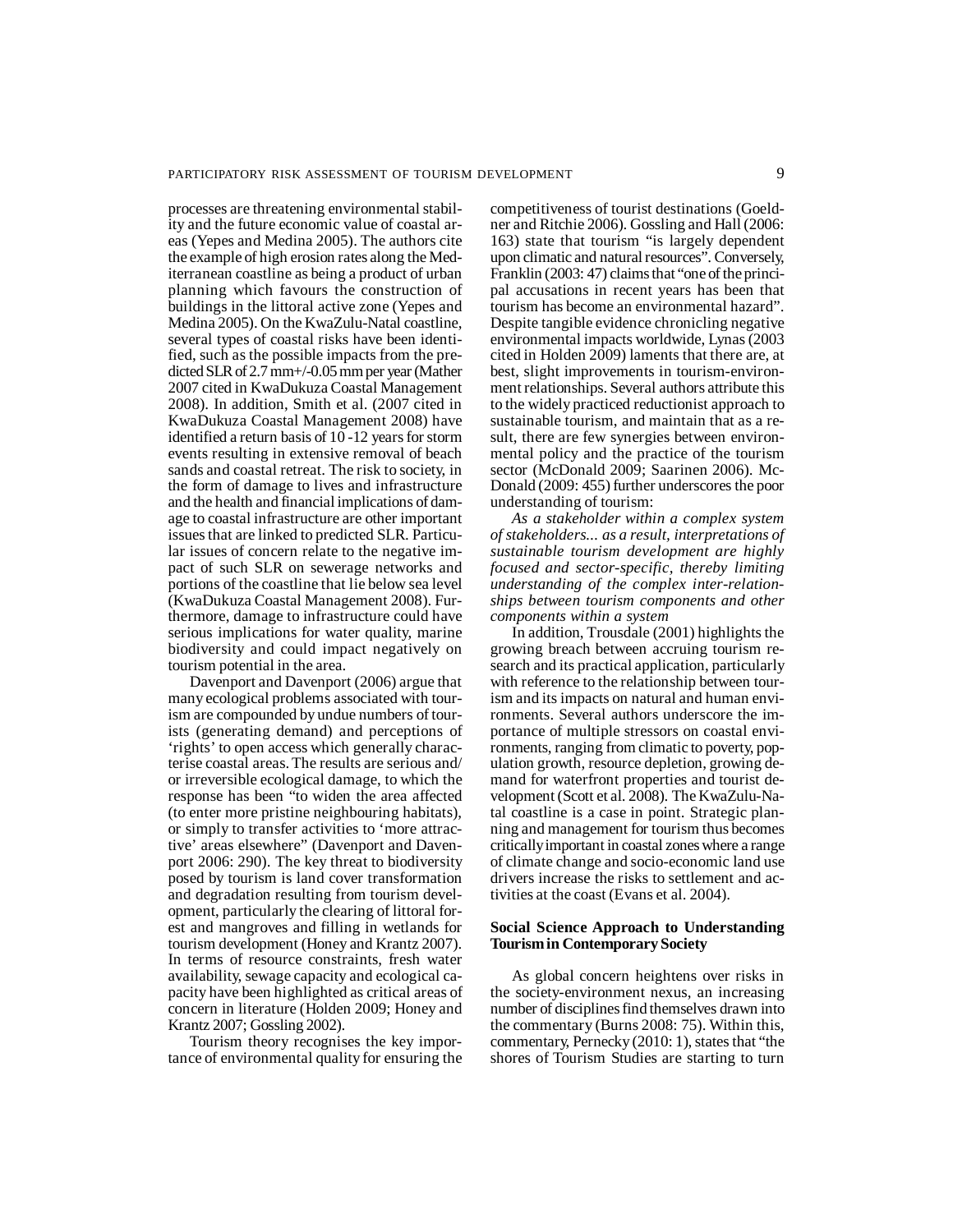into a very prolific, entangled, and interesting intellectual space". Shaw and Williams (2004: 1) have critiqued tourism research, stating that it is "often descriptive, a-theoretical, and chaotically conceptualised in being abstracted from broader social relationships". Fennel (2008: 1) states that the context of the social world, investigated within the social sciences, in relation to tourism is difficult to delineate, "due to its reliance on primary, secondary and tertiary levels of production and service, and the fact that it is so intricately interwoven into the fabric of life economically, socio-culturally and environmentally".

In addition, tourism's relationship with the natural environment is complex due to "the diversity of stakeholders, the spatial modifications brought on by its activities, a lack of clear definition of key conceptual themes, and the subsequent difficulties of the systematic planning of its development" (Holden 2009: 374). Drawing on Andrew Holden's work (*Tourism Studies and the Social Sciences* in 2005), which points to tourism and tourism studies within the social sciences, as a multidisciplinary area of study with plural theoretical underpinnings, Burns (2008), recently conceptualises tourism as a 'systems approach' which recognises the complexity and positions it within a strategic framework. He underscores, for example, the following benefits (Burns 2008: 76):

- the advantage of such an approach is that tourism is not automatically seen in isolation from its political, natural, economic or social environments;
- it emphasises the interconnectedness between parts of a system encourages multidisciplinary thinking;
- it also enables interdisciplinary thinking which lends depth to traditional ways of understanding; and
- a systems approach can enhance collaborative opportunities not previously apparent

Hence, a critical charge and purpose of theory is to "reduce an overt tourism complexity to a finite set of factors that is possible to handle in practice" (Gren and Huijbens 2009: 36). The following section examines the merits of utilising a participatory risk assessment as a practical environmental management tool to examine the relationships between tourism and the environment.

#### **Participatory Risk Assessment**

Risk assessments provide important leverage points for interdisciplinary research, as they have evolved concurrently within Science, Engineering and Social Science disciplines (Frosdick 1997). Participatory risk assessments provide a reworking of established risk assessment techniques with an emphasis on the social sciences (Roe 2010). Furthermore, they perform well within complex systems such as tourism and environmental relationships where impacts are multidimensional and problematic to quantify (Roe 2010). The Royal Commission on Environmental Pollution (1998 (chapter 7) cited in Milligan et al*.* 2009: 206) states:

*Scientific underpinning of any social discussion is vital, but is not in itself sufficient. Local opinion, knowledge of processes which reflect experience and careful observation, as well as all the important values of social judgment must all contribute to a 'full scientific enquiry' in the modern era*

McDonald (2009) argues that the complexity of the inter-relationships between stakeholders with political, environmental, economic, social and cultural interests in a coastal zone context and the conflicts that ensue, provide a strategic understanding of the systems within which tourism operates. According to Ledoux et al. (2000: 264), the aim of deliberative and inclusionary processes is to, "improve the quality of decision-making process so that the outcome is implementable, acceptable to all stakeholders, transparent and enduring". Furthermore, Birkmann (2006) asserts that place-based research has the ability to collect descriptive information on the determinants of vulnerability and risk (adaptive capacity) "as they are highly local and based on community's qualitative knowledge of their geographical and social environments".

Both tourism and environmental fields have developed the concept of risk and methods for its assessment in parallel, however with narrow collaboration. What are the principal reasons for this diversity and are there benefits in greater synergy? If yes, what are the ways through which greater integration can be promoted? This paper discusses these issues using a participatory risk assessment in coastal KwaZulu-Natal to describe gaps between tourism and environmental approaches, and investigates scope for mutual learning and collaboration in the development of methodologies for risk assessments.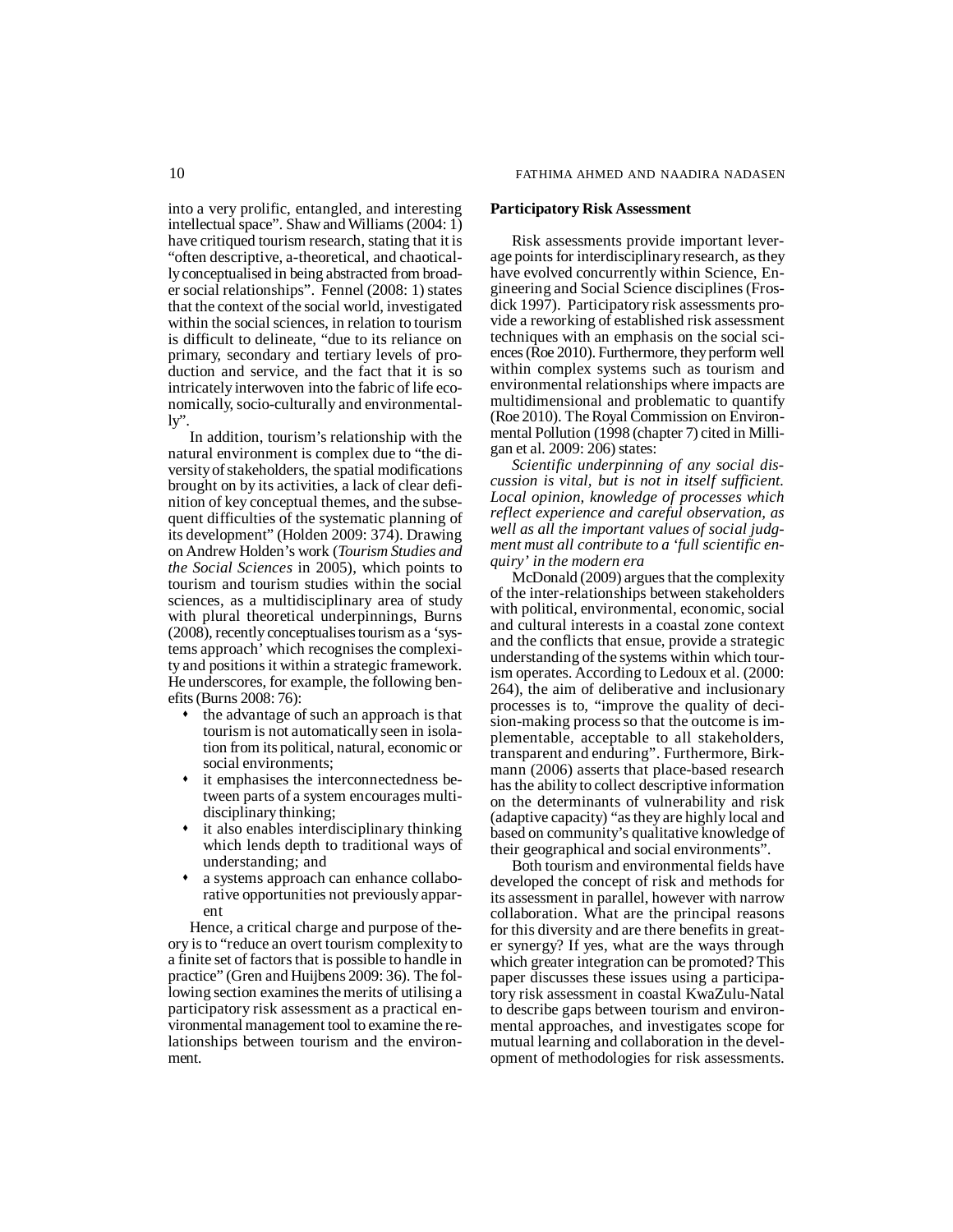#### **METHODOLOGY**

At the onset of a developmental resurgence, the KwaZulu-Natal north coast (the study area is indicated in red) of South Africa, is positioned for creating sustainable growth opportunities. This section describes the methodological approach used for the development of a participatory risk assessment, thought to be useful as a decision support tool for the management of tourism in coastal areas. Since coastal zones present complex interrelationships between social and natural systems, the methodology works within a framework of an integrated systemic assessment. The methodology combines the social and natural sciences, adopting an informed interdisciplinary approach (while the researchers are Geographers, the study draws from the natural, social and ecological sciences) and underscores the essential role played by stakeholder participation.

The study therefore impresses upon the recommendation (following from the literature) that respondents reflect a multi-sectoral perspective of tourism risk as critical to enhance the quality of research, through transcending disciplinary, racial, social and educational confines, which is particularly significant in the South African context. The quest for appropriate respondents to identify and analyse the risks on the coastline under question, focused on the following stakeholder groups: coastal managers (both provincial and local), tourism stakeholders (professionals and organizations), environmental experts and developers, who comprised the key informants for this research. General Interested and Affected Parties (I and AP) (community-based organisations, consultants, a Ratepayers Association and a Property Owners Association) participated in two separate focus group discussions in an attempt to elicit perceptions on the similarities and/or differences in use and function of this coastal zone. The technique used to identify suitable informants was that of purposive sampling. Research was conducted first through key informant interviews (which aided in criteria selection such as key ecosystems and stressors), and further elaborated through focus group discussions.

The social sciences and qualitative researchers often rely on focus groups to collect data from multiple individuals simultaneously (Onwuegbuzie et al. 2009). According to Kamberelis and Dimitriadis (2005: 899), the benefits of using focus group discussions within qualitative research are that it "captures responses in real space and time in the context of face-to-face interactions and it strategically 'focuses' interview prompts based on themes that are generated in these face-to-face interactions and that are considered particularly important to the researchers".

Although tourism is selected as the principle stressor on the coast, recommendations for management should be cross-sectoral with other socio-economic land use stressors such as property development in general (spurred by large estates and the new International King Shaka Airport), which has contributed to the optimism for continued economic growth (Celliers and MacKay 2005). This perspective provides a strategic understanding of the development surge on this coastline.

#### **RESULTS**

Table 1 addresses tourist stakeholder perceptions on the positive and negative relationships between socio-economic land use stressors and ecosystems in the study area, thereby presenting a stakeholder perception of a tourism risk assessment. Responses have been reinforced by findings emanating from the focus group discussions (I and APs) which also included a tourism component. The distinctions between the two groups will be highlighted in the discussion.

Table 1 indicates that a range of environmental impacts are perceived. SLR and local erosion are seen as an important aspect for tourism in the area, and is likely to impact negatively on the littoral zone (beach, primary dunes and estuaries) through beach loss. Furthermore, rocky shore biodiversity is rich in the area, and linked to harvesting and livelihoods, and erosion could impact on this activity. Many respondents were enthusiastic about the development of artificial reefs to make coasts safer for swimming, maintaining biodiversity, increasing tourism (especially the marine component) and reducing impacts of storms on the beach. However, some were sceptical about the physical nature of the coastline to accommodate artificial reefs. Furthermore, the biggest threat perceived, to much of the coastline stems from *ad hoc* building on the beach area and primary dunes, and removal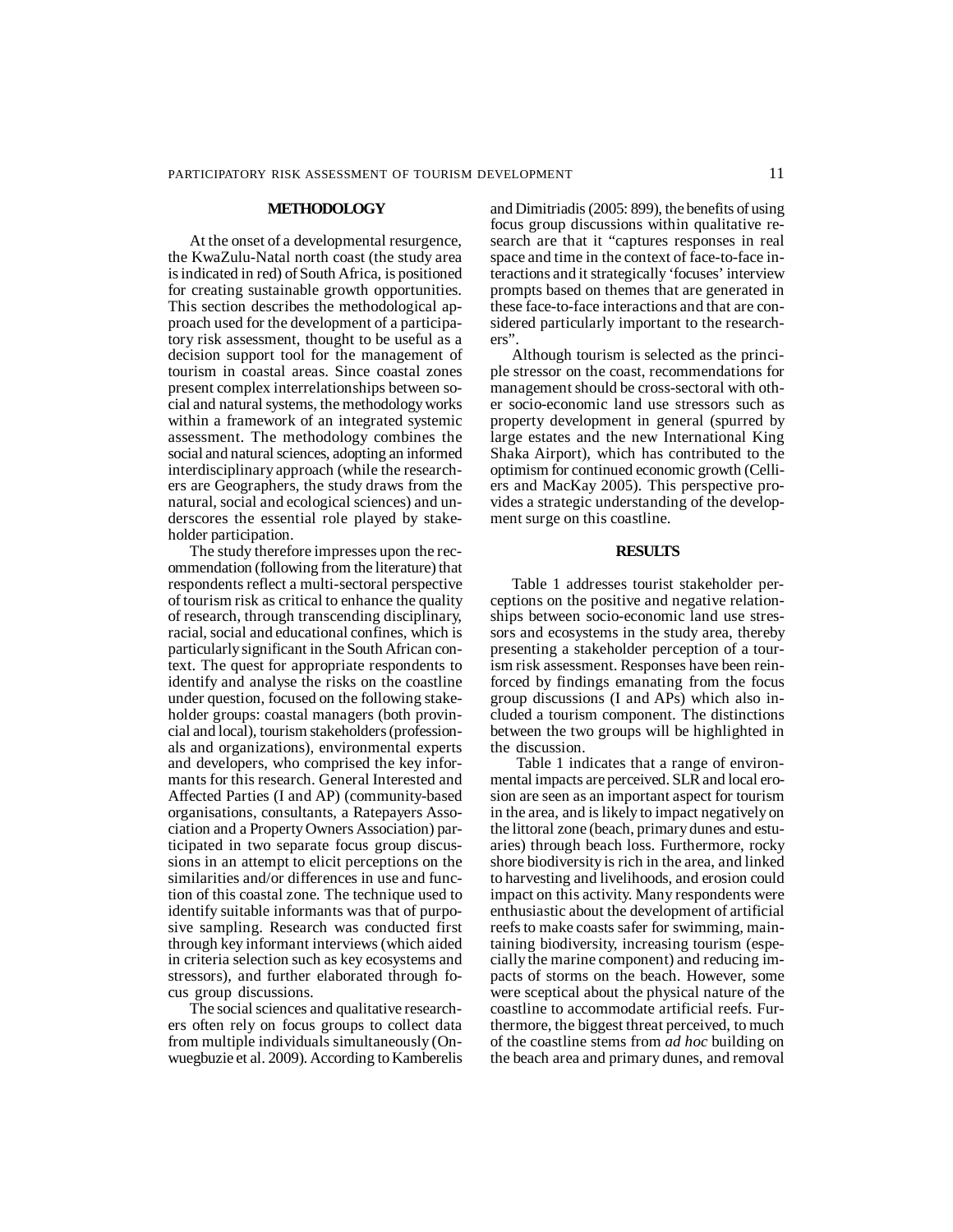| Socio-economic stressors    | Pressure points            |                       |                  |            |          |             |
|-----------------------------|----------------------------|-----------------------|------------------|------------|----------|-------------|
|                             | Beach/ $1^{\circ}$<br>Dune | $2nd$ Dune/<br>Forest | <i>Estuaries</i> | Grasslands | Wetlands | Agriculture |
| Sea level rise (SLR)        | X                          |                       | Х                |            | P        |             |
| Local erosion               | X                          |                       |                  |            |          |             |
| <b>Tourist Construction</b> | X                          | X                     | P                | Х          |          | X           |
| General Construction        | Х                          | X                     |                  | X          | Х        | Χ           |
| Pollution (sewage)          | Х                          |                       |                  |            | P        |             |
| Pollution (litter)          | Х                          |                       |                  |            |          |             |
| Increase in tourists        | X                          | X                     | Х                | P          |          | P           |
| Urban expansion             | Х                          |                       |                  | X          |          | Х           |

**Table 1: Risk assessment of land use -ecosystem relationships**

X: perceptions of 100% of the tourist stakeholders interviewed

P: perceptions of proportion (un-quantified) of the tourist stakeholder population

of dune vegetation. Respondents highlighted the lack of planned and adaptive management of the shoreline in response to frequency of storm events.

Perceptions on tourism construction activities indicate that tourism activities and development are highly concentrated in the littoral zone, with impacts such as dune trampling and daytripper littering occurring. A proportion of the tourism organisations interviewed highlighted a growing interest in marinas and water sports in estuaries, and the associated infrastructure may be, in certain cases, inappropriately cited and hence could exacerbate erosion. Tourist construction was found to be highly associated with coastal dunes and coastal forests, and the concept of 'nature' was a strong preference for many tourists. However, the biggest negative impact perceived are the large linear developments taking place in forests and dunes which result in public access to the beach becoming limited and problematic. Respondents in tourism organisations as well as focus groups raised concerns over the large-scale conversion of grassland and agricultural land for eco-estates and golf estates (which was looked at from a general development as well as tourist component point of view).

With regard to general development and urban expansion, both focus groups and tourist organisations felt that the citing of infrastructure such as sewer and storm water pipes were inappropriate from a flood, erosion, health and aesthetic point of view. One of the big drawbacks is the issue of water quality, which is becoming a problem along the entire coastline and will impact on the Blue Flag status of beaches and tourism in general. Respondents argue that the March 2007 floods which struck the KwaZulu-Natal coat, causing widespread destruction, was a stark indicator that these kinds of infrastructure need to be removed from active zones, however, they have since been replaced in exactly the same spot, despite scientific evidence of the likelihood of intensity and frequency of storms on the coastline increasing. This indicates a lack of planned retreat (as enshrined in the National Environmental Management Integrated Coastal Management Act) and a lack of a long-term planning perspective. Furthermore, there were concerns expressed by both focus groups and tourist organisations that some portions of the coastline may be over-developed and require carrying capacity management. In addition, building heights obscuring sea views were also deemed to be problematic by the respondents. In addition, demands by the tourism sector on municipal infrastructure was also an issue that needs to be reconciled if tourism is to be sustainable.

Many respondents from the focus group discussions and tourist organisations expressed concern over the mass beach tourism component, claiming there was lack of adequate infrastructure such as roads, parking, ablution facilities and even access in some places to accommodate this. Perceptions of crime and safety were also important criteria and affects tourism in the area.

The constraints placed on the tourism sector to adequately address the issues and impacts associated with tourism in their localities relate to:

- Lack of funding specifically for tourism development investment;
- Lack of political will to engage constructively in environment-development negotiations; and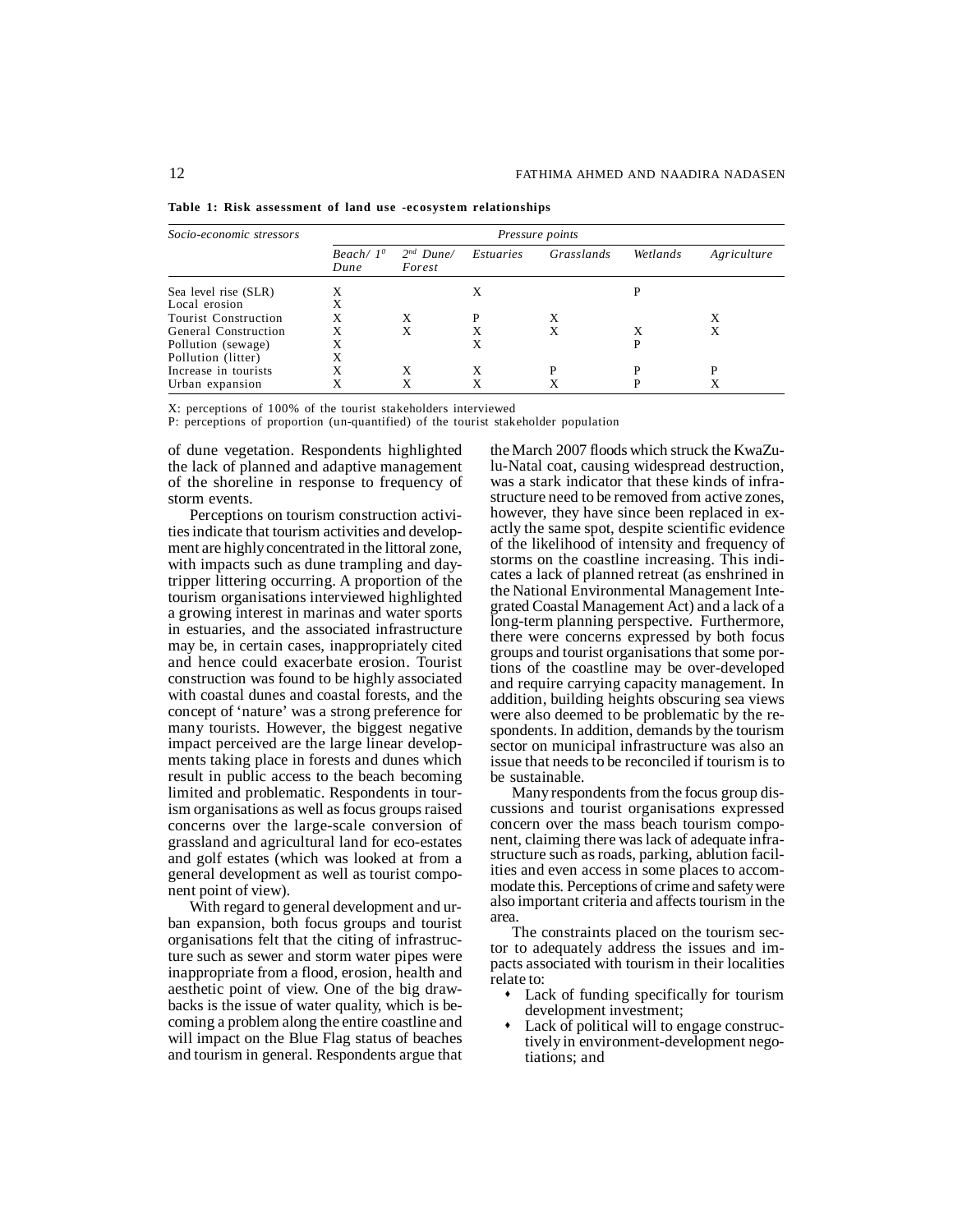Lack of a specific focus on employment and skills training, despite national motivation for job creation.

# **DISCUSSION**

Seventeen years since the abolition of apartheid, spatial marginalisation from economic opportunities remain an imposing feature of the South African space-economy, and coastal areas have become the focal points to redress poverty and inequality, the inherent disjuncture between where people live and where economic opportunities exist and ensure shared growth (Policy Coordination and Advisory Services 2004). According to the Department of Agriculture and Environmental Affairs-DAEA (2004) this redress is expressed most pronouncedly in the linear growth of holiday homes and tourism infrastructure in the area. This is attributed to the beaches which attract a large number of people. Stakeholders concur that the prime socio-economic benefits (and drivers) of tourism development is employment creation. They assert that the tourism industry has the potential to employ people across a range of skills and education levels, from highly to very lowly skilled. This aspect is important as 72% of the KwaZulu-Natal workforce is black and over-represented in the unskilled occupation categories, holding over 95% of these positions (Graham Muller and Associates 2006). In addition, the price of labour of the poor is pushed up by the fact that many live a great distance from their places of work (Graham Muller and Associates 2006). Stakeholders concur that KwaZulu-Natal has the highest proportion of poor people and also the greatest potential for tourism. They also indicate that tourism and employment creation is strongly advocated by Government's mandate for economic growth in South Africa. However, this needs to be appropriately managed. They see benefits in integrating and working across the different sectors, stakeholders and legislation along the coast. They also indicated the need for interdisciplinary input into tourism planning and management.

Stakeholder perceptions from tourist organisations hold that international tourism and longhaul tourism has decreased in the past two years due to the global economic crisis. Some perceptions suggest that hotel occupancy has decreased by approximately 2-5%. However, respondents identified certain categories of tourists that could be targeted for the study area despite the recession, and they are primarily northern foreign tourists (who are perceived will recover faster from the economic recession) and in particular, the older segments of the international tourist, and young, professional and single people. All these categories are potential targets as they have greater spending money and higher incomes. According to Tourism Intelligence International (2009), the tourist segment likely to travel in the face of recession, include the traditionalists, adventurers and individuals. Stakeholders also stated that although domestic tourism has dropped, KwaZulu-Natal is perceived to have a higher domestic tourist visitation than other provinces in South Africa. This part of the coastline displays components of nature-based tourism and ecotourism. The main attraction, however, is the beaches. Hence, the study area holds potential for both domestic and international tourism, which is intricately linked with the area's natural attributes. The main problems impacting on tourism identified by the respondents on the north coast are crime and the general lack of sufficient infrastructure to support the number of people coming to the beach, particularly mass tourism.

Respondent perceptions reveal that tourists want a variety of amenities and experiences so tourist organisations and developers (who are also acutely aware of tourism trends) cannot replicate resorts with similar experiences along the coast. Respondents identified the following tourist accommodation sectors as significant (and influencing increases in up-market tourism) to encourage tourism in the area: guest houses, bed and breakfast establishments, time-shares and luxury accommodation linked with ecotourism and coastal resorts/ eco-estates. There is also a perception that eco-estates hold immense potential for second home ownership. According to Seymour et al. (2009: 9), "many Americans are starting to follow their European counterparts in considering their vacation a birth right, and time-share is a more affordable alternative to renting vacations". Furthermore, they assert that the value proposition looks even more attractive in a down economy hence time-share represents an affordable retirement home alternative.

Respondents' perceptions of tourist experiences reveal that there is a demand for events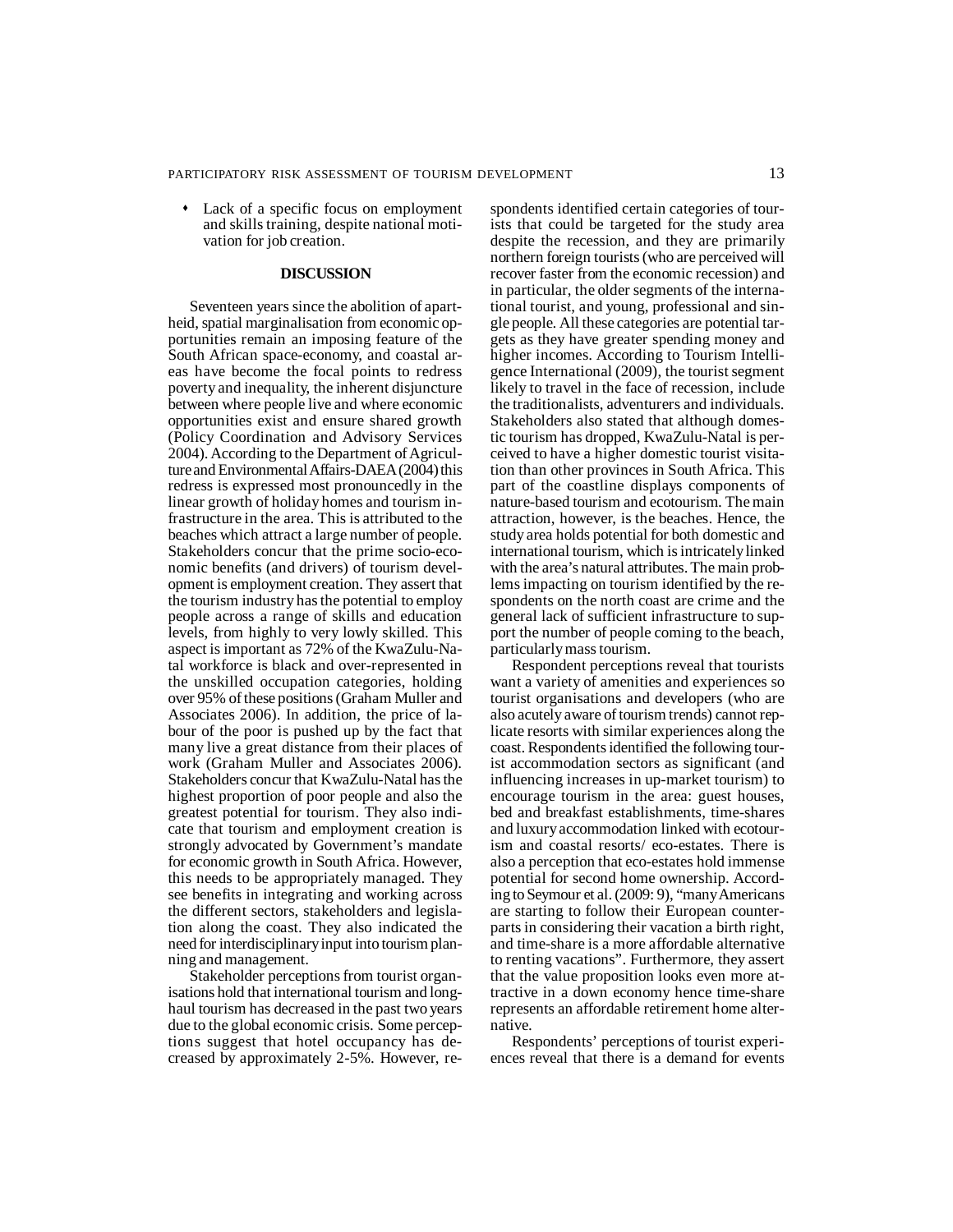tourism, sport tourism (particularly golf), ecotourism with a land-marine based tourism, and cultural tourism. Respondents state that there are still many avenues of tourism potential in the area that have been untapped, and include building tourism around historical and cultural sites (particularly based on Zulu culture). Golf tourism in South Africa has grown in the last few years, with a corresponding increase in the number of developments of golf courses/ golf estates. KwaZulu-Natal has eight golf clubs rated in the top 30 in South Africa (Tourism Kwa-Zulu-Natal-TKZN 2005). Furthermore, a study conducted by South African Tourism, indicated that South Africa was the eighth most popular destination for golfers. Furthermore, this is translated to about 200 000 golfers interested in visiting South Africa. Again, Germany is one of Kwa-Zulu-Natal's key source markets (TKZN 2005).

#### **CONCLUSION**

The study reflects a participatory risk assessment undertaken for the tourism sector on the KwaZulu-Natal north coast of South Africa. The responses indicate that there are multiple stressors acting on individual ecosystems, and thus there is the need for a strategic view to management. While the potential for tourism is high in the study area, with various options for diversification of both high-income and mass tourism, there needs to be appropriate management of this sector.

The literature suggests that the tourism footprint is larger than the industry itself, and this was highlighted in the risk assessment and stakeholders were able to appreciate the potential benefits of integrating and working across the different sectors, stakeholders and legislation along the coast, with regard to tourism and its associated development. Literature on any coastal zone management, and certainly in the literature in this study, indicates that coastal zones are areas of high sectoral conflict and there is thus a need to optimise relationships between coastal uses and the protection of the coastal ecosystem by adopting a normative approach with an agreed acceptance of the sustainable development principle as a cornerstone in development. A risk assessment of specific industries can aid in finding synergies between sectors, avoid duplication of information and enhance collaboration between sectors with a stake in coastal zones.

In this context, integrated land use planning, by establishing coordination and cooperation among the public bodies, and between the public and the private sector would be an important step in solving land use conflicts, particularly between developers and conservation.

#### **RECOMMENDATIONS**

Tourism is one of the key drivers in the area. Both focus groups and tourist organisation stakeholders concur that the prime socio-economic benefits (and drivers) of tourism is employment creation. Furthermore, they assert that tourism is an industry that has the ability to employ people across a range of skills and education levels, from highly to very lowly skilled. In addition, they agree that KwaZulu-Natal has the highest proportion of poor people and also the greatest potential for tourism. They also indicate that tourism and employment creation is strongly advocated by Government's mandate for economic growth in South Africa. It is recommended that suitable forms of tourism be pursued, which takes the sustainability of natural environments into consideration. The literature indicates that when tourism and other activities compromise the natural environment, tourists will relocate to other areas. With the amount of infrastructure and commitment to skills development in the tourism sector, it cannot afford to pursue an unsustainable path. Stakeholders have overwhelmingly suggested that the most appropriate form of tourism for the area is ecotourism. There are interesting prospects for the inclusion of marine ecotourism for the area, and literature indicates that this form of tourism is growing phenomenally internationally. However all of this demands careful planning.

#### **ACKNOWLEDGEMENTS**

The financial assistance of the National Research Foundation (Thuthuka Researchers in Training Grant) towards this research is hereby acknowledged. Opinions expressed and conclusions arrived at are those of the author and are not necessarily attributed to the grant.

#### **RERERENCES**

Birkmann J 2006. Conclusion and recommendations. In: J Birkmann (Ed.): *Measuring Vulnerability to*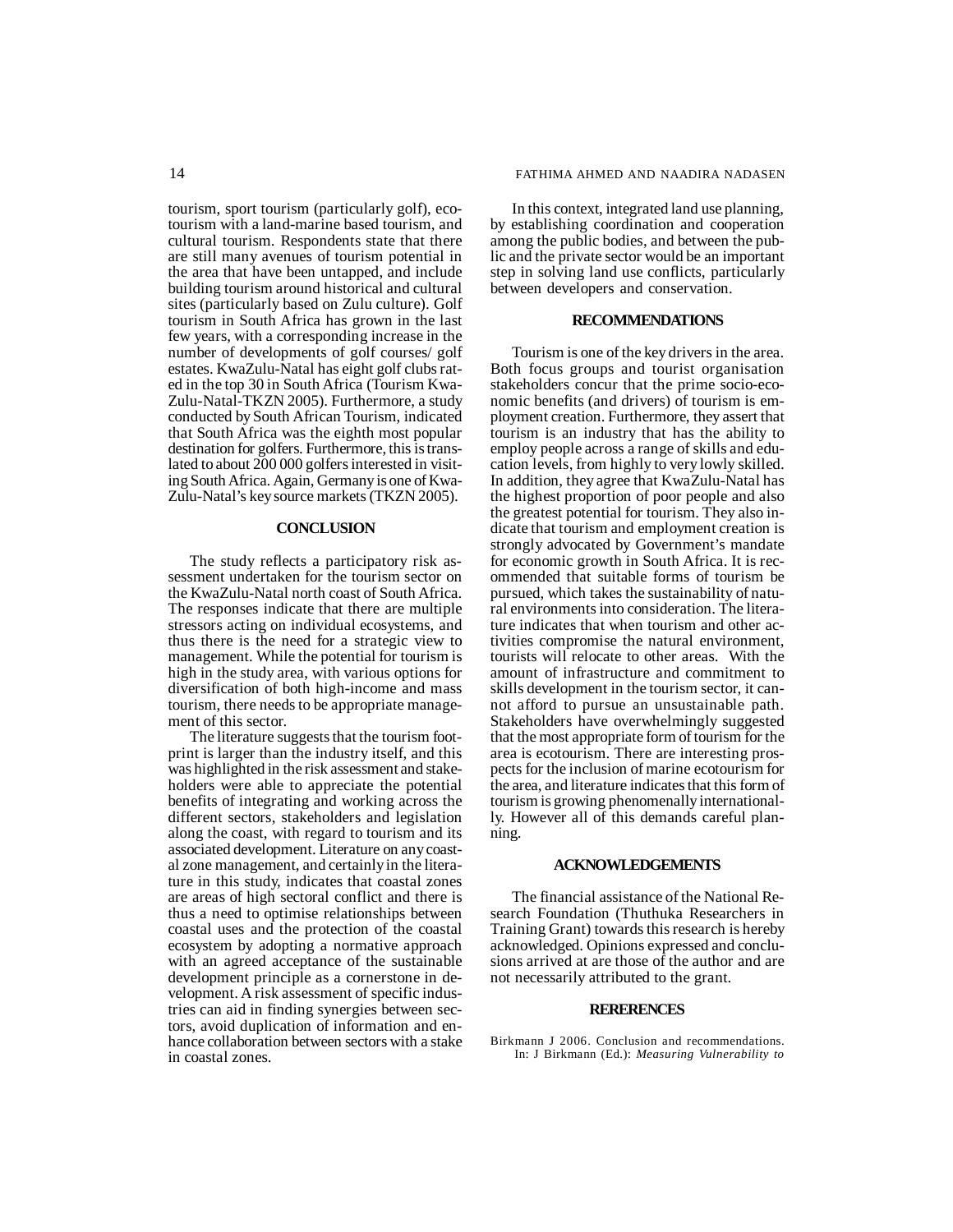#### PARTICIPATORY RISK ASSESSMENT OF TOURISM DEVELOPMENT 15

*Natural Hazards: Towards Disaster Resilient Societies*. New York: United Nations University Press, pp. 432-447.

- Burns Georgette Leah 2008. *Lines in the Sand: An Anthropological Discourse on Wildlife Tourism*. Ph D Thesis, Unpublished. Australia: Murdoch University.
- Cave P 2003. Sports Tourism: The Case for a Local Approach in Africa. *Paper presented at the Second African Conference on Peace Through Tourism*, Dar es Salaam, Tanzania, December 7-12, 2003.
- Celliers L, MacKay F 2005. Coastline for Sale: The Real Coast? From <http://www.wessa.org.za/ publicationsAWLcoastline.asp> (Retrieved October 14, 2006).
- Cooper Sean 2007. *The Impact of Holiday Homes on the Environment and Social Capacity of Kapparis, Cyprus*. BSc. Thesis, Unpublished. United Kingdom: University of Portsmouth.
- Department of Agriculture and Environmental Affairs 2004. Draft KwaZulu – Natal Coastal Management Policy. *Provincial Gazette of KwaZulu – Natal No.11.* South Africa: DAEA.
- Davenport J, Davenport JL 2006. The impact of tourism and personal leisure transport on coastal environments: A review. *Estuaries Coastal and Shelf Science,* 67(1-2): 280-292.
- Evans E, Ashley R, Hall J, Penning-Rowsell E, Saul A, Sayers P, Thorne C, Watkinson A 2004. Foresight Future Flooding, Scientific Summary: Volume I. Future Risks and their Drivers. From <http:// www.foresight.gov.uk/Previous Projects/Flood and Coastal Defence/> (Retrieved 18 August 2008).
- Fairbanks DHK, Benn GA 2000. Identifying regional landscapes for conservation planning: A case study from KwaZulu-Natal, South Africa. *Landscape and Urban Planning,* 50(4): 237-257.
- Fennell D 2008. *Ecotourism.* London: Routledge.
- Frosdick S 1997. The techniques of risk analysis are insufficient in themselves. *Disaster Prevention and Management,* 6(3): 165-77.
- Franklin A 2003. *Tourism: An Introduction.* London: SAGE Publications.
- Gren MG, Huijbens EH 2009. Images, the social and earthly matters in tourism studies. *Icelandic Tourism Research Centre*. Borgum: Akureyri.
- Goeldner CR, Ritchie JRB 2006. *Tourism: Principles, Practices and Philosophy*. United States: John Whiley & Sons.
- Gössling S, Hall M 2006. Uncertainties in predicting tourist flows under scenarios of climate change. *Climate Change,* 79(3-4): 163-173.
- Gossling S, Hansson CB, Horstmeier O, Saggel S 2002. Ecological footprint analysis as a tool to assess tourism sustainability. *Ecological Economics,* 43(2-3): 199-211.
- Graham Muller and Associates 2006. KwaZulu-Natal Provincial Economic Review 2006. *Final Report*. KwaZulu-Natal: Department of Economic Development.
- Harriott VJ 2002. Marine tourism impacts and their management on the Great Barrier Reef. *CRC Reef Research Centre Technical Report No 46.* Townsville: CRC Reef Research Centre.
- Holden A 2009. The environment-tourism nexus: Influence of market ethics. *Annals of Tourism Research*, 36(3): 373–389.
- Honey M, Krantz D 2007. *Global Trends in Coastal Tourism.* Centre on Ecotourism and Sustainable Development. Washington: Stanford University.
- Island Resources Foundation 1996. Guidance for Best Management Practices for Caribbean Coastal Tourism. *Study for the United Nations Environment Program*, *Caribbean Environment Program and Regional Coordinating Unit*. Kingston: Jamaica.
- Kamberelis G, Dimitriadis G 2005. Focus groups: Strategic articulations of pedagogy, politics, and inquiry. In: NK Denzin, YS Lincoln (Eds.): *The Sage Handbook of Qualitative Research.* Thousand Oaks: Sage.
- Kuvan Y 2005. The use of forests for the purpose of tourism: The case of Belek Tourism Center in Turkey. *Journal of Environmental Management,* 75(3): 263–274.
- KwaDukuza Coastal Management 2008. Towards A coastal management plan for KwaDukuza. *Draft 1.0*. KwaDukuza: Sustainable Development Projects.
- Ledoux L, Crooks S, Jordan A, Turner RK 2000. Implementing EU biodiversity policy: UK experiences. *Land Use Policy,* 17: 257–268.
- Lee OA 2010. Coastal resort development in Malaysia: A review of policy use in the pre-construction and post-construction phase. *Ocean and Coastal Management,* 53(8): 439-446.
- McDonald JR 2009. Complexity science: An alternative world view for understanding sustainable tourism development. *Journal of Sustainable Tourism,* 17(4): 455–471.
- Milligan J, O'Riordan T, Nicholson-Cole SA, Watkinson AR 2009. Nature conservation for future sustainable shorelines: Lessons from seeking to involve the public. *Land Use Policy,* 26(2): 203– 213.
- Needham MD, Szuster BW 2011. Situational influences on normative evaluations of coastal tourism and recreation management strategies in Hawaii. *Tourism Management*, 32(4): 732-740.
- Onwuegbuzie AJ, Dickinson WB, Leech NL, Zoran AG 2009. A qualitative framework for collecting and analyzing data in focus group research. *International Journal of Qualitative Methods*, 8(3): 1-21.
- Pernecky T 2010. The being of tourism. *Journal of Tourism and Peace Research*, 1(1): 1-15.
- Phillip MR, Jones AL 2006. Erosion and tourism infrastructure in the coastal zone: Problems, consequences and management. *Tourism Management,*  $27(3): 517 - 524.$
- Policy Coordination and Advisory Services 2004. Harmonizing and Aligning: The National Spatial Development Perspective, Provincial Growth and Development Strategies and Municipal Integrated Development Plans Policy. *Coordination and Advisory Services.* South Africa: The Presidency.
- Roe Peter 2010. *A Risk Assessment Based Model for Assessing the Environmental Sustainability of Tourism and Recreation Areas*. Ph D Thesis, Unpublished. Dublin: Dublin Institute of Technology.
- Saarinen J 2006. Traditions of sustainability in tourism studies. *Annals of Tourism Research,* 33(4): 1121– 1140.